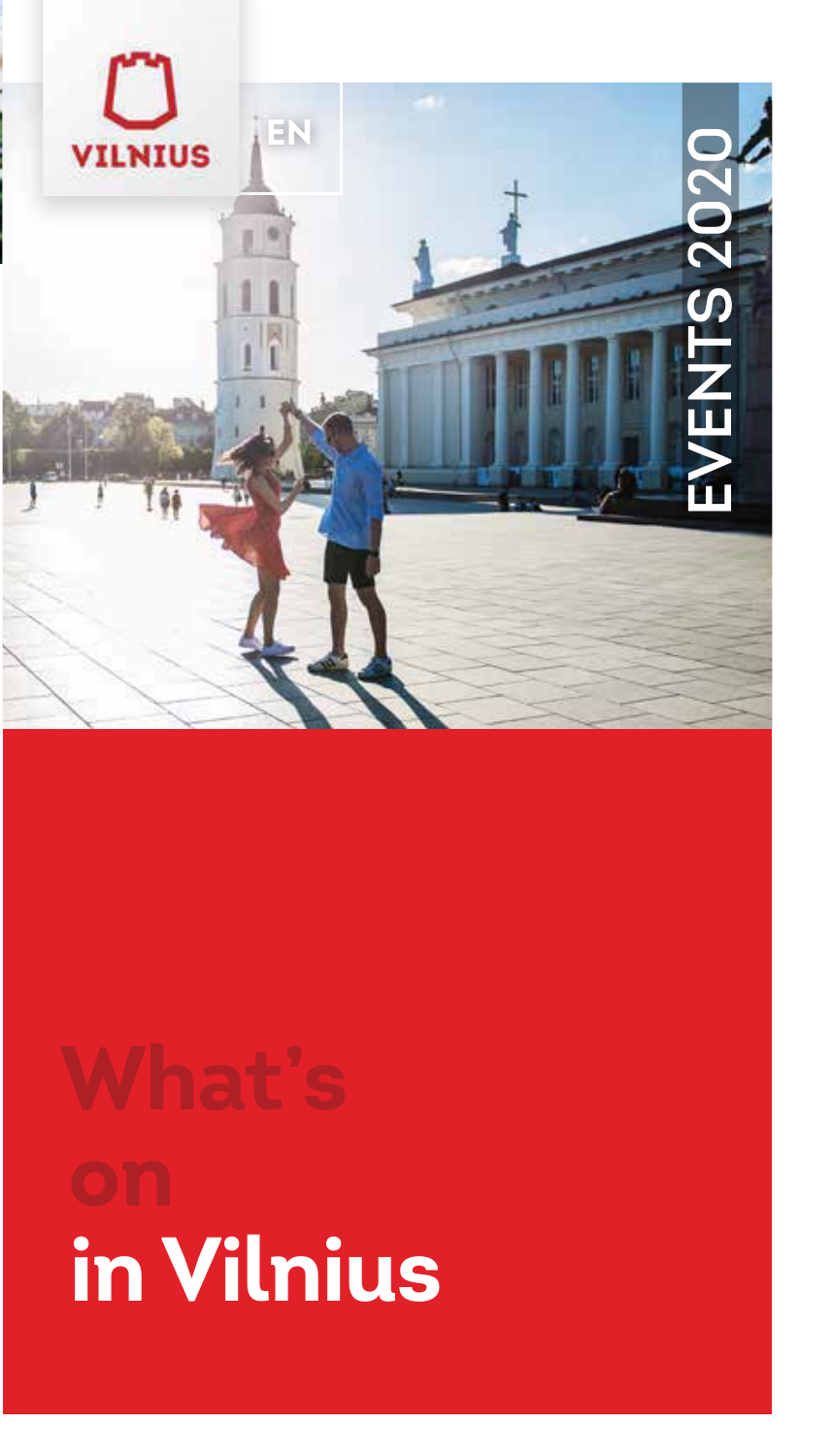## **JANUARY-FEBRUARY**

#### **JANUARY**

#### **DAY OF THE I TTHUANTAN FLAG**

Gediminas Hill

Ring in the New Year with a brand new Lithuanian tricolour flag flying atop Gediminas Tower. Watch the flag-changing ceremony and attend the commemoration of the Lithuanian flag at Cathedral Square. By the way, did you know that the old flag is traditionally handed-over to one of Lithuania's schools distinguished by its citizenship education that fosters historical memory?

kam It



 $\sqrt{2}$  VILNIUS LIGHT **FESTIVAL** 

#### Various Venues

Go out into the city and see it illuminated in new colours after dark. Artists from all over the world create a completely different city view with light installations, beautifully incorporating them into the unique architecture of Vilnius and its public spaces. Don't just observe though; many installations are interactive, encouraging you to engage with light and discover its forms.

lightfestival.lt

# FERRIJARY

#### **INTERNATIONAL VILNILIS BOOK FATR**

Lithuanian Exhibition and Congress Centre LITEXPO

Don't miss the biggest celebration in the Baltics for book fans! Meet your favourite authors, discover the latest must-read stories, participate in workshops and discussions, attend a reading, and just enjoy the creative world of books. What will you be reading?

#### vilniausknygumuge.lt





#### "WINTER SCREENS" **FRENCH FILM FESTIVAL**

Various Cinemas

A delight for film connoisseurs and Francophiles alike, this cosy and subtle film festival presents an array of film stars and young directors, avant-garde films, and even a programme for children. You just might meet vour favourite film stars, too.

ziemosekranai It



#### **JANIJADY**

Various Venues

Celebrate Vilnius' 697th anniversary amid the illuminated Light Festival installations in and around the Old Town. Amazing spectacles are guaranteed. No need to bring any gifts; just show up with a smile, enjoy the celebratory concerts, watch the fireworks, discover the beauty of the city, and become one of its ambassadors.

**VILNIUS' RIRTHDAY** 

vilnius It

#### **FEBRUARY**



**"UŽGAVĖNĖS" TRADITIONAL SHROVETIDE CARNIVAL** 

Various Venues

Stuff vourself with pancakes and join the Mardi Gras festivities. Jump over fires, watch the legendary fight between winter and spring (Lašininis vs. Kanapinis), see the burning of a winter symbol called More, and enjoy the traditional songs and dances. It's a guirky Lithuanian tradition you must experience.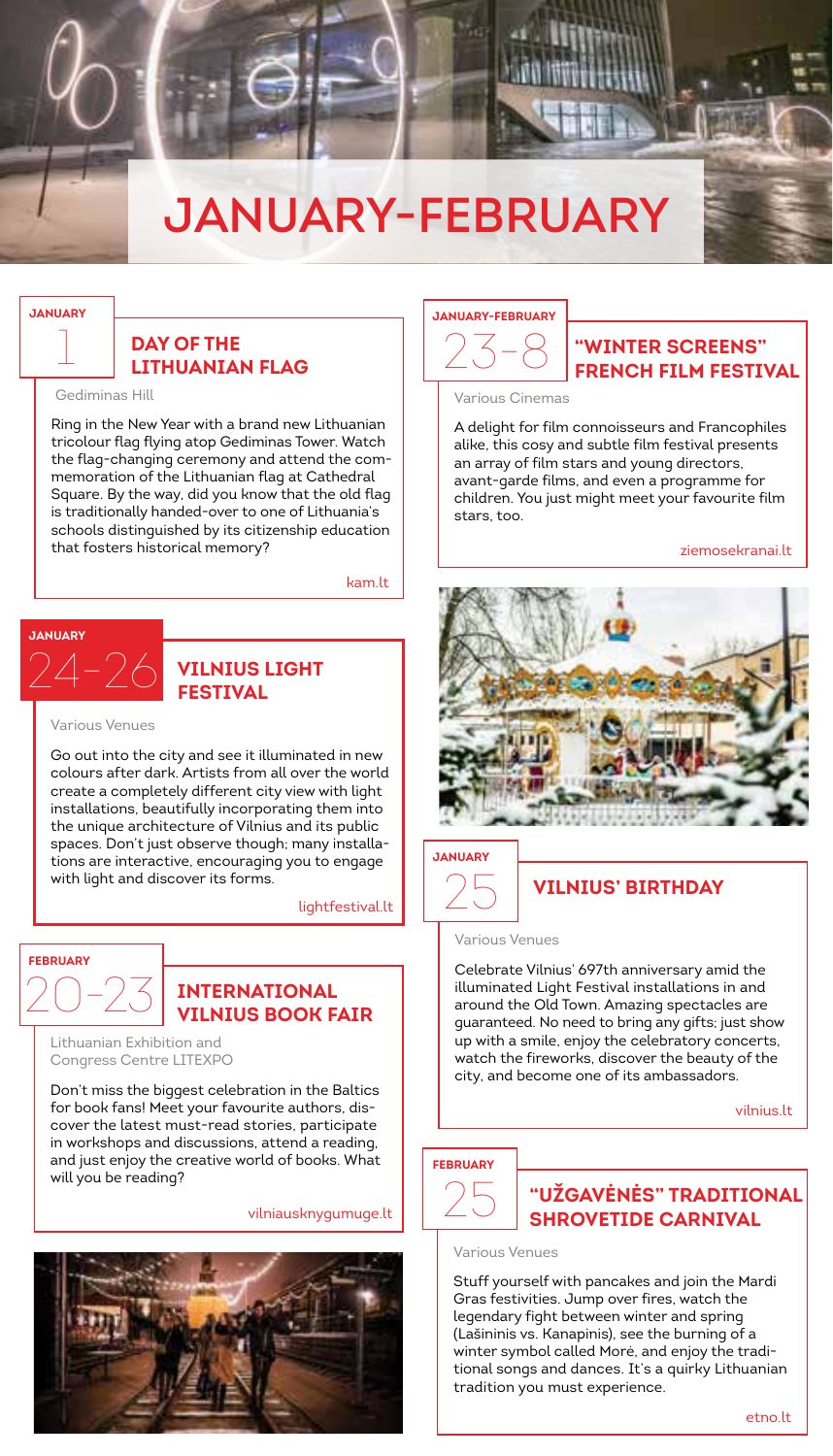# **MARCH-APRIL**

## **MARCH**



City Centre

Celebrate spring! This 400-year-old tradition promises to wake the city up after the sleepy winter. Get your Easter palm bouquet, eat special gingerbread, admire the wicker crafts, and attend a few traditional shows

kaziukomuge.lt

# **MARCH-APRIL**

#### "KINO PAVASARIS" **VILNIUS INTERNATIONAL FTI M FFSTTVAL**

Various Cinemas

Visit the biggest and most important annual film event in Lithuania. Attend a few premieres, join discussions with filmmakers, and watch some exciting movies. The programme is divided into five parts and is easy to follow: Discovery of the Year. Festival Challenges, Masters, Critics' Choice, and Competition of European Debuts.

#### kinopavasaris.lt



**ADDTI** 

#### "JAUNA MUZIKA" **ELECTRONIC MUSIC FESTIVAL**

Various Venues

Listen to how technology and music can harmonise. This festival introduces innovations and ideas from various technological channels. Listen to the latest work of young artists and attend the electro-acoustic premiere. Don't miss a special evening programme featuring alternative electronic music performers.



#### **VILNIUS COFFFF FESTIVAL**

#### Art Factory Loftas

The best talks are over a cup of coffee. Taste coffee from all over the world, learn more about how it gets from the farm to your cup, try blends prepared especially for the festival. have a coffee prepared at the official All Stars Bar, and watch baristas compete for the title of Vilnius' best cup of coffee.

#### vilniuscoffeefestival.lt



#### APRIL-SEPTEMBER

**EVEDY EDIDAY &** SATURDAY

#### "OPEN KITCHEN" **FOOD MARKET**

Tymo Market

Open Kitchen is an outdoor food market where different restaurants, cafes and entertainers convene at the Tymo Market near Užupis. It's the perfect setting to munch on great food and listen to music or chat with friends, family and new acquaintances. Summer has its own flavour - taste it at the open-air market.

openkitchen.lt



#### **OPEN HOUSE VILNIUS**

Various Venues

Open House Vilnius is an open architecture weekend where the buildings around the city that are usually closed to visitors on ordinary days open their doors to the public. The buildings. which are of special architectural importance to the city, host tours led by volunteer quides, building architects and their 'residents'.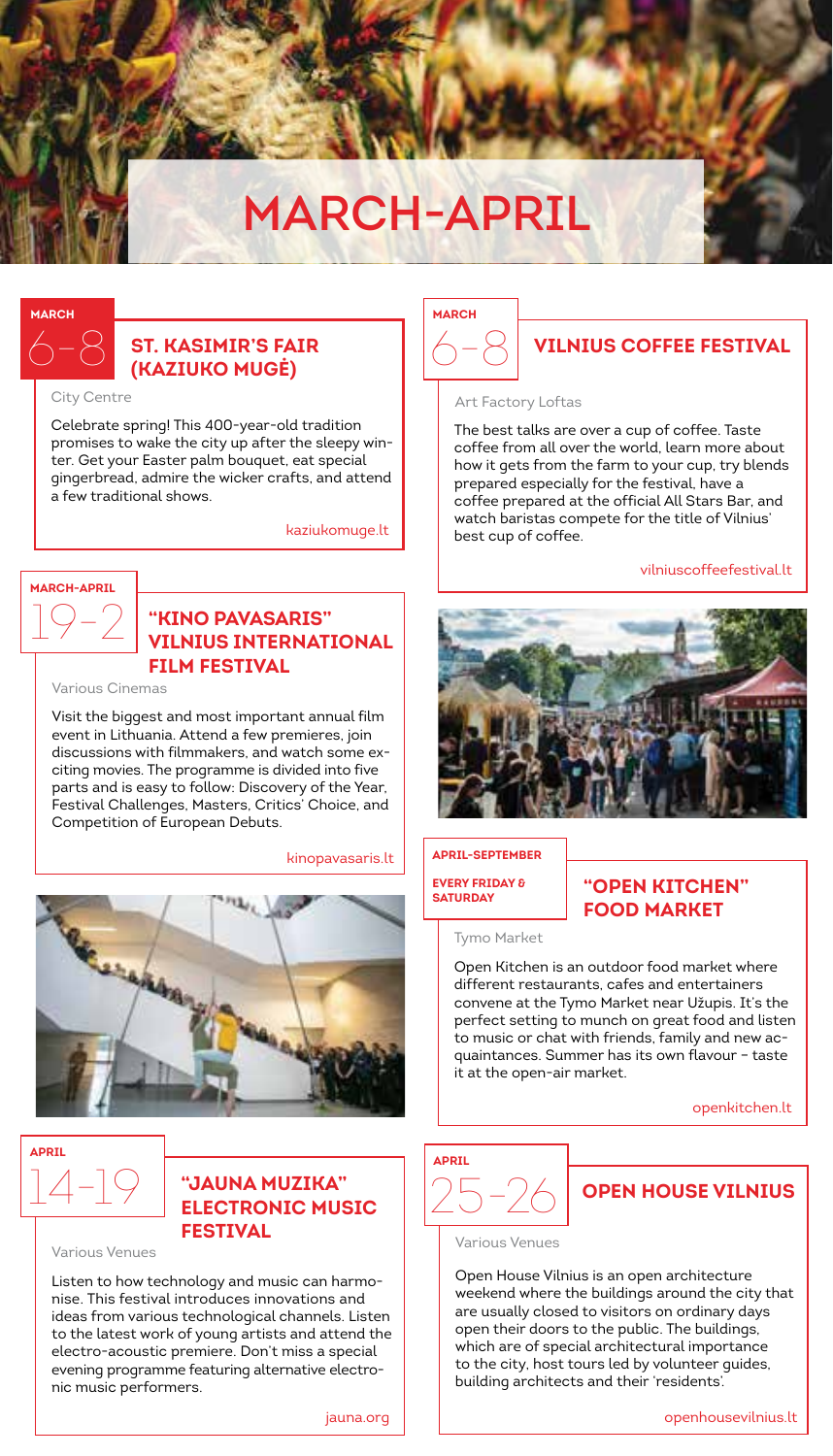

#### "NEW BALTIC DANCE" **INTERNATIONAL CONTEM-PORARY DANCE FESTIVAL**

Various Venues

Stay in the loop of national and global dance trends. You're in for a bunch of impressive performances and experiments by amateur dancers, as well as renowned works by more established dance artists. The festival is a great opportunity to explore the limits of the human body and the innovative ideas driving the world of dance.

newhaltiodance It

## **MAY**

#### **STREET MUSIC DAY**

Various Venues

Save the date! Music will flow through the streets of Vilnius Old Town on the third Saturday of May. Check out the talents of professional musicians, amateurs and those dreaming of the big stage. No matter what kind of music you like, you will certainly hear some samples of it while strolling through the city.

gmd.lt



#### **DESIGN WEEK**

Various Venues

Design Week is the event where original ideas and innovative creations go hand-in-hand with functionality and useful information. Take part in creative workshops, visit design exhibitions, participate in the conference, and get acquainted with the work of Lithuanian designers.

dizajnosavajte.lt





#### Various Venues

Thousands of people across the European Union celebrate this day so let's celebrate together It's a great opportunity to experience the cultural and culinary heritages of various European countries. Concerts, discussions, and creative workshops are a great reminder of how and why the idea of a united Europe was born.

europosdiena.lt





#### "VYNO DIENOS" **WINF FXHIRITION**

Lithuanian Exhibition and Congress Centre LITEXPO

"Vyno Dienos" is the largest wine exhibition in the Baltic States. Every year, a number of foreign and local producers present their wine at the exhibition. Guests are invited to listen to discussions on wine and taste various gourmet products from producers taking part in the exhibition

vynodienos.lt



#### "SKAMBA SKAMBA **KANKLIAI" INTERNA-**TIONAL FOLK FESTIVAL

Various Venues

Initiated in 1973. Lithuania's oldest folklore festival lets audiences take a peak into some of the country's most cherished traditions. Listen to Lithuanian songs known as sutartines or sign up for a workshop. The festival is dedicated to European folklore, so you will also get to take in some authentic folk performances from other countries.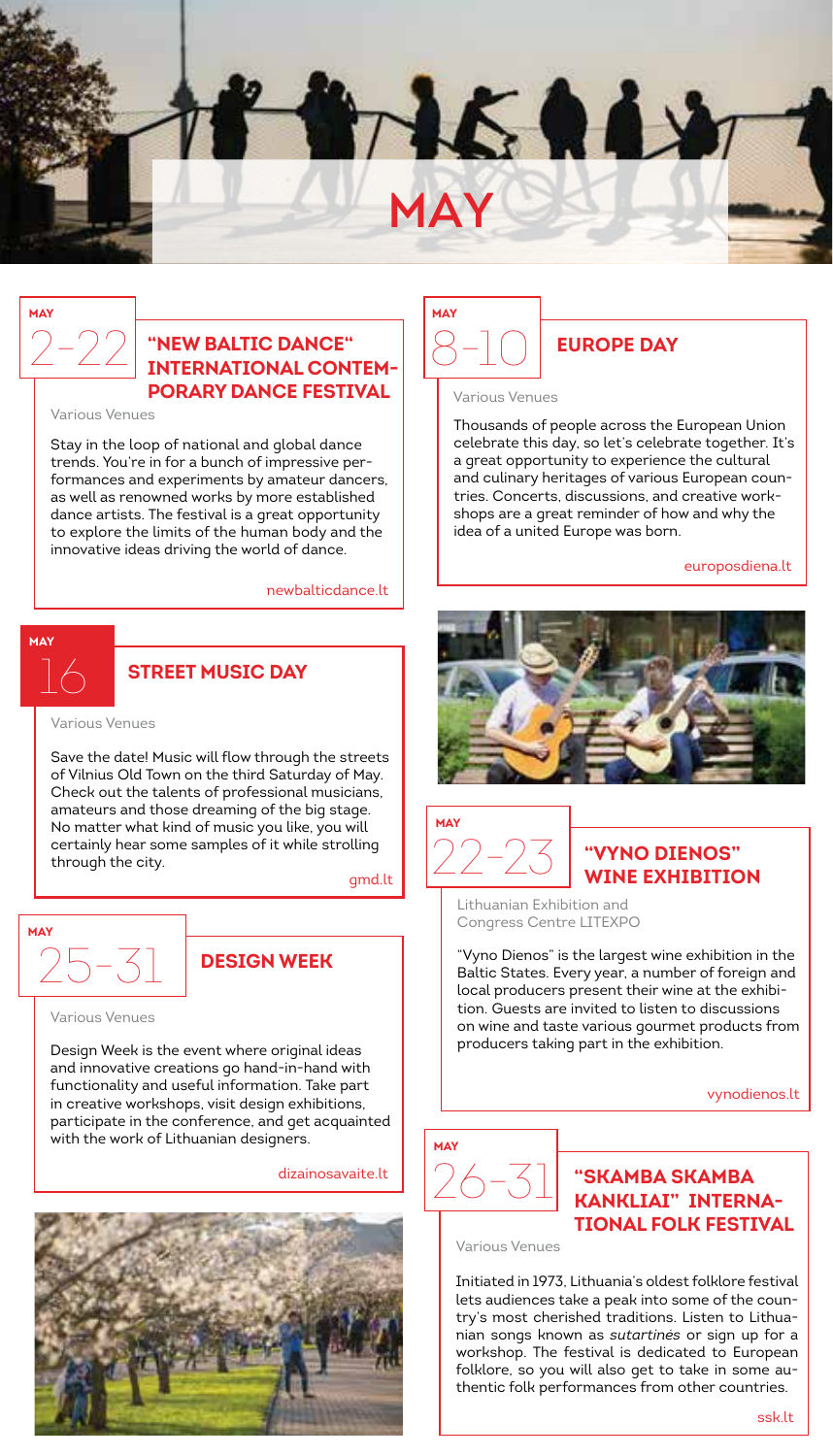## **MAY-JUNE**

#### "I OGIN" CONFERENCE OF TECHNOLOGY AND **INNOVATION**

Lithuanian Exhibition and Congress Centre LITEXPO

Learn all about the latest marketing, technological innovations and future trends at the biggest tech conference in the Baltics. Listen in as Lithuanian and foreign experts discuss the changes and challenges the future brings.

login.lt

#### **JUNE**

#### "ARTVILNIUS" INTERNA-**TIONAL CONTEMPORARY ART FAIR**

Lithuanian Exhibition and Congress Centre LITEXPO

Here's your chance to get acquainted with the works of contemporary Lithuanian and foreign artists. Don't just look - take part in creative workshops and talk to artists in person to find out what inspires them. Over 20,000 people visit about 60 art galleries from 15 countries in three days. Who will be your favourite?

#### artvilnius com



#### **JUNE**

#### **HERB MARKET**

#### V. Kudirkos Square

In addition to purchasing a variety of herbs and other natural products, visitors to this traditional market can enjoy concerts, discussions, educational activities, or even have their future predicted. This market also lets visitors learn how to make a natural beeswax candle, weave a flower wreath, and distinguish between different kinds of herbs.



#### **VILNIUS FESTIVAL**

Various Venues

A real treat for classical music fans - listen to renowned Lithuanian and foreign performers holdly interpreting symphonic works and chamber music. Listen to some original works created especially for the festival, expect Renaissance and Baroque pieces, legendary jazz soloists, recitals by Lithuanian performers, and a few surprises along the way.

vilniusfestival.lt





#### **CULTURE NIGHT**

Various Venues

Art will invade the streets, galleries and even some unexpected spaces in Vilnius once the sun sets. Will you be able to see more than 150 music, dance, theatre, cinema, photography, modern installations, and many other projects all in one night? Visit cultural events for free and discover unconventional solutions, experiments, and new creative spaces

kulturosnaktis.lt

#### **JUNE**



**MIDSUMMER NIGHT-RASOS (ST. JOHN'S FEAST)** 

Verkiai Regional Park

A great way to spend the shortest night of the year with the sound of traditional songs. It's time to weave a wreath, collect Kupole of nine grasses, and look for a fern blossom at midnight to make the long evenings unforgettable and generous. Watching dusk turn into dawn and walking in the dew make for a special feeling.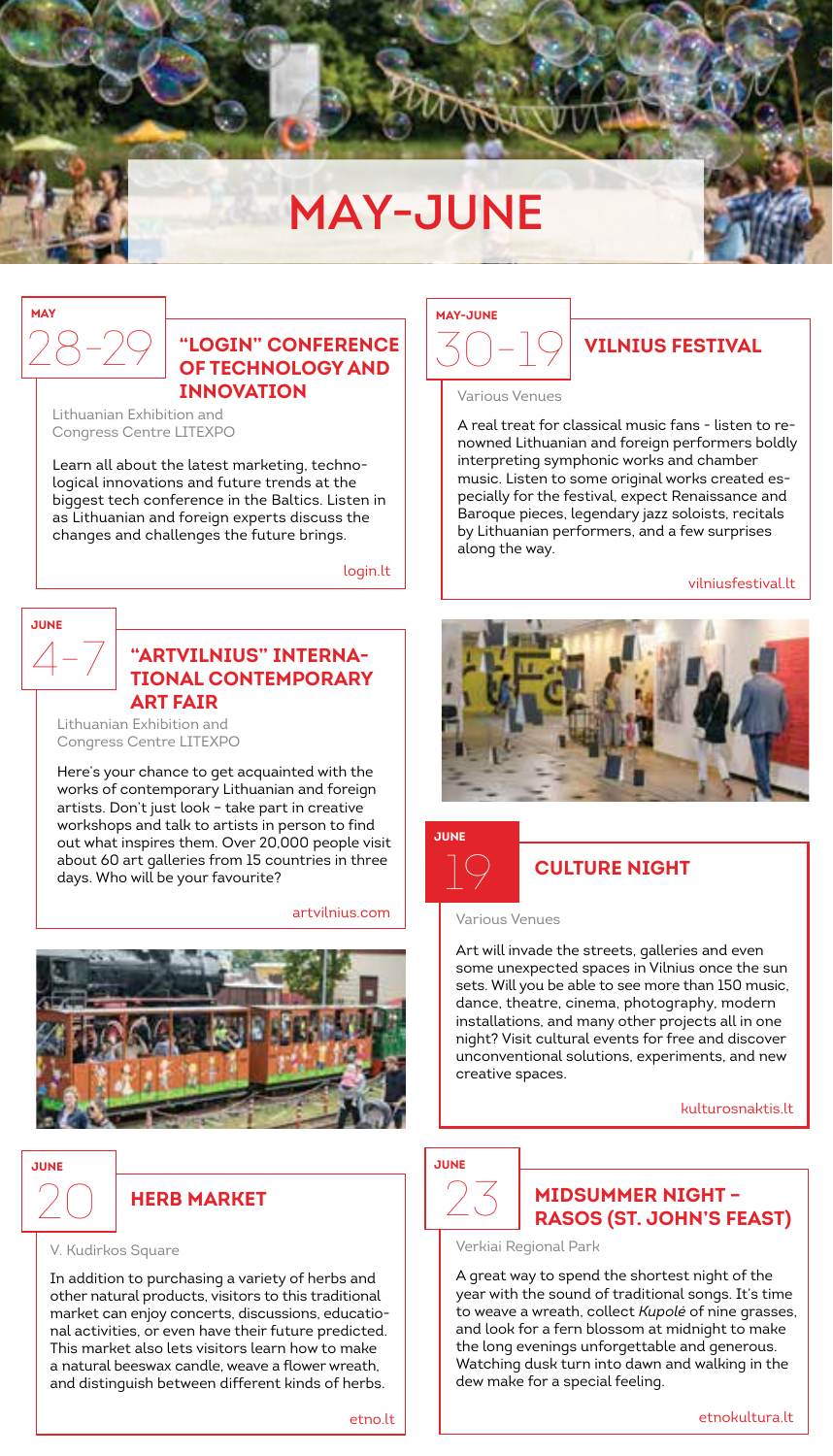

## $2 - 28$ **JULY-AUGUST**

#### **CHRISTOPHER SUMMER FESTIVAL**

Various Venues

Welcome to the 26th Christopher Festival. What to expect? Well, the festival's motto is all genres are good except the boring ones. It's not just classical music, either. Expect jazz, experimental projects, and traditional works that are sure to find their way into the hearts of audiences. Let the music take you to the church vaults, under the summer sky, or into Lithuania's lovely nature.

#### kristupofestivalis.lt



#### **VILNIUS CARILLON FESTIVAL**

Church of St. Philip and St. Jacob

The largest carillon in Central Europe, with 61 bells in the tower of the Church of St. Apostles Philip and Jacob in Vilnius, plays a new tune during this annual festival. Plus, professional carillonists from around the world put on free shows featuring both traditional sacred and contemporary popular music.

vilniauskarilionas.lt

## ...<br>13-24 **JULY**

#### **"MIDSUMMER VILNIUS" FESTIVAL**

Courtyard of the Palace of Grand Dukes

Put your finger on the pulse of Vilnius in the summer with live music, theatrical performances, and an entire programme of cultural events. You'll hear everything from classical pieces to the melodies of popular and avant-garde music.

midsummervilnius com



6 **JULY**

#### **STATE DAY (CORONATION OF KING MINDAUGAS)**

Various Venues

There are commemorations, concerts and festive tours throughout the day. In addition, at 9 pm, wherever they are, Lithuanians all over the world are encouraged to sing the national anthem for the sake of unity. Plus, singing together is more fun, so it's worth finding venues and squares in the city to join the crowds, even if you don't know the words.

#### president.lt, valdovurumai.lt





#### **"SPOT" STREET THEATRE FESTIVAL**

Various Venues

Dive into this free street theatre festival by exploring urban spaces and watching a series of performances and installations in the streets and squares of the city. Choreographed performances, concerts and contemporary theatre performances will introduce you to a different side of Vilnius.

menuspaustuve.lt

### 30 **JULY**

#### **VILNIUS BURGER FEST**

Courtyard of the Lithuanian Theatre, Music, and Cinema Museum

You can definitely smell this festival from far, far away. The aroma of the coals and grilled meat will lure you to the yard where burger pros battle for your attention and the opportunity to delight you with inventive gourmet combinations. Ingredients are fresh and locally sourced in accordance to the festival's slow food philosophy.

**17** Vilnius Burger Fest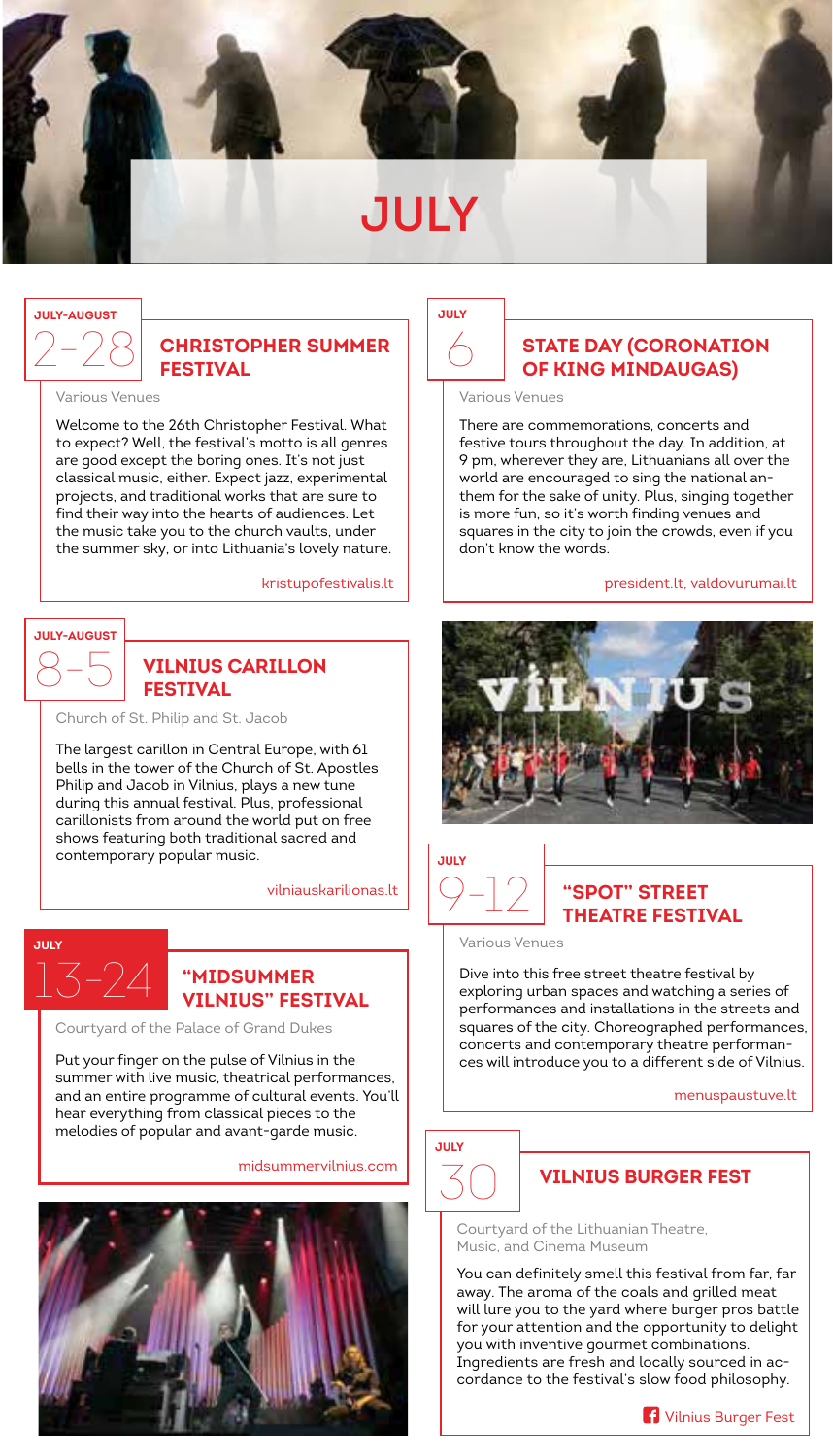# **AUGUST-SEPTEMBER**

#### **JULY - AUGUST**

AUGUST

City Centre

#### **"CINEMA UNDER THE STARS" FILM FESTIVAL**

Palace of the Grand Dukes of Lithuania

There are many ways to watch films, but summer offers the most enjoyable way. Cheers to all the romantics. Grab a chair and a cup of coffee, bring your cosiest blanket, and watch some Lithuanian movies, documentaries and some of the classics under the stars

> "VFI OMARATONAS" **BICYCLE MARATHON**

It's time to get on your bike and test your strength and endurance! Whether it's your only ride this year or you're already a pro cyclist, the traditional Velomaratonas invites everyone to cycle down the streets of Vilnius Old Town The race for kids may be a source of inspiration for more serious cycling later on in life.

kinopasaka.lt

velomaratonas.lt



#### **ST. BARTHOLOMEW FATR**

Town Hall Square

Step into a time machine and travel back to the Middle Ages with people dressed in Renaissance clothes, old music and crafts. Watch the craftspeople parade and the craft-making demonstrations, or try your hand at making some of your own crafts - make a clay pot, spin the pottery wheel, or make a coin to bring home as a souvenir.

vilnius-events It



#### **SEPTEMBER**



#### **VILNIUS CITY FIESTA**

Gediminas Avenue, Cathedral Square

Celebrate together with residents of Vilnius at a festival filled with music, good food, culture and a great atmosphere. Greet the autumn season with live concerts, exceptional shows, and a fair in the heart of the city on Gediminas Avenue. Get ready for some action, adventures, and creative ideas.

sostinesdienos It

#### "NEW CIRCUS WEEKEND" **SEPTEMBER INTERNATIONAL CON-TEMPORARY PERFORMING ARTS FESTIVAL**

Arts Printing House

**SEPTEMBER** 

Escape everyday life and jump into a world of fantasies, illusions, and almost limitless possibilities. The circus arts are a completely different kind of performance you need to see for yourself, and the troupes from all over the world will definitely impress with their acts. You are also welcome to join the motion workshops.

#### "RANCHETTO MUSICALE" **INTERNATIONAL EARLY MUSIC FESTIVAL**

Various Venues

It's not often that you get to hear the most beautiful pieces of early music in Vilnius. The festival dedicated to medieval. Renaissance and Baroque music, dance and theatre, celebrates the anniversary dates of famous composers prepares theatrical programmes, and even plans special performances.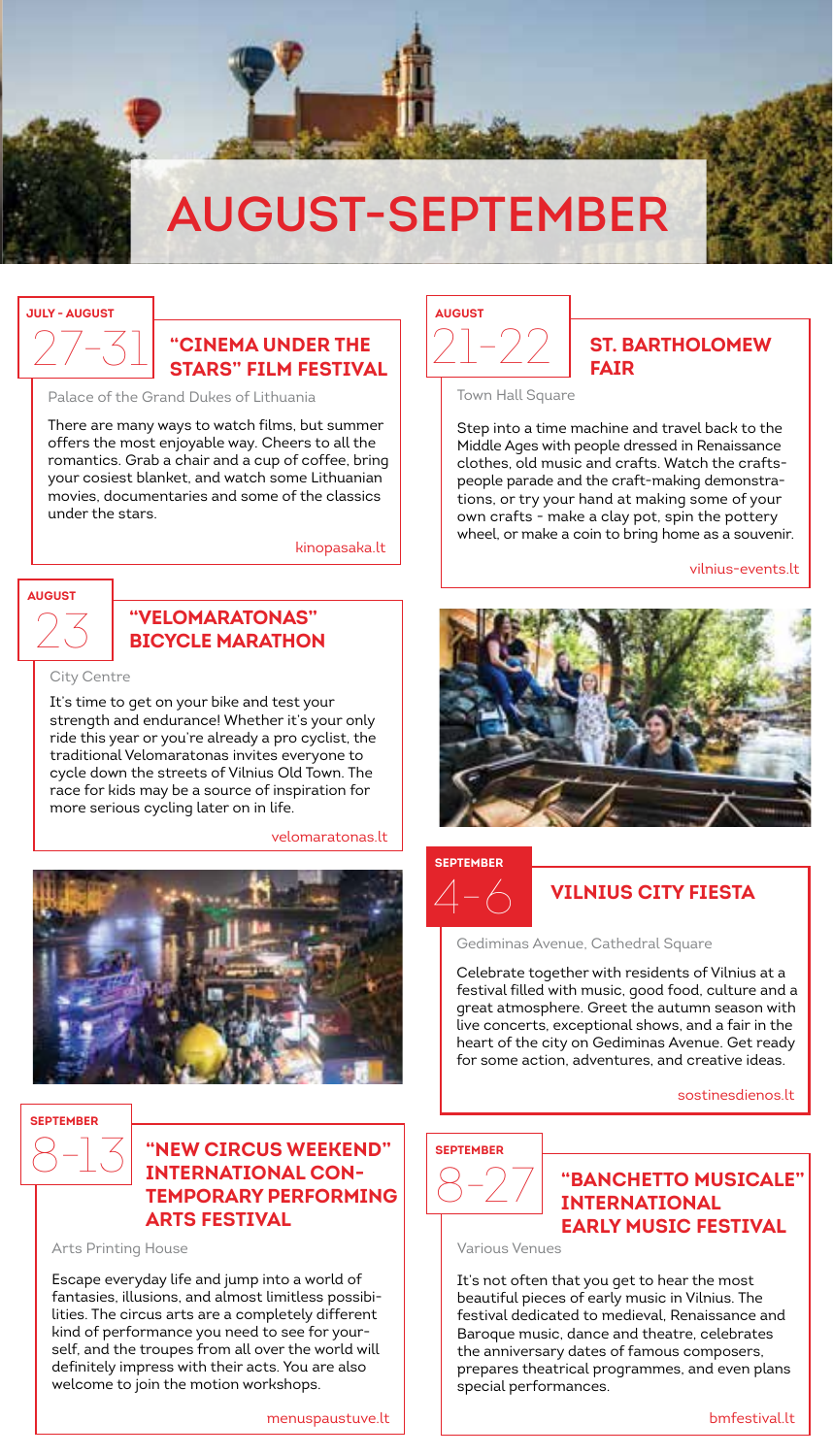## **SEPTEMBER-OCTOBER**

#### SEDTEMBED

#### "LOFTAS FEST" MUSIC AND ARTS FESTIVAL

Art Factory Loftas

Take part in the only urban music and arts festival in the Baltics. High-quality concerts, art performances, night-time movies, and open-air exhibitions put you at the centre of an art adventure that takes place in repurposed factories. Try the street food, look for something nice from local designers, or find a vinyl at the night market.

menufabrikas.lt

#### **SEPTEMBER**



Vingio Park

The night sky fills with fireworks accompanied by spectacular music. Teams of professional pyrotechnics from all around the world will impress you. Fireworks and laser shows quickly disappear in the air but remain in the memory for a long time.

fejerija.lt



Various Venues

#### "VILNIUS JAZZ" **INTERNATIONAL JAZZ FESTIVAL**

Hear a wave of contemporary jazz and improvisational music flood the city. This is a rare opportunity to see some renowned foreion jazz performers in Lithuania, discover musical innovations, hear the rising stars, and get a taste of jazz avant-garde. Dive into the free spirit of the festival and choose from a multi-media programme that is sure to pique your curiosity.

vilniusiazz It



#### **SEPTEMBER**

#### **DANSKE BANK VILNIUS ΜΔΡΑΤΗΩΝ**

City Centre

Are you ready for a 42-km challenge? If that number frightens you, choose a half-marathon or a 5 or 10-km run with your family, or introduce the kids to the joy of running by starting with the 200-metre run. Evervone can run, so get your running shoes on and explore Vilnius Old Town with friendly, like-minded people.

vilniausmaratonas.lt



#### **SEPTEMBER**

#### **AUTUMN FOUTNOX**

Embankment near the Karalius Mindaugas Bridge

For the second time in the year, night becomes as long as the day. Every year, traditional 'goat sacrifice' ceremonies take place that feature ancient music, and the light of huge straw sculptures burning illuminate the sky.

etno.lt

#### **OCTOBER-NOVEMBER**

"GAIDA" CONTEMPO-**RARY MUSIC FESTIVAL** 

Various Venues

What is contemporary music? It's definitely not just what you hear on the radio. Listen to a programme that's open to all traditions and cultures.<br>Serious symphonic music and alternative works. electronic or experimental music, and an array of multimedia projects will take over the main concert halls of Vilnius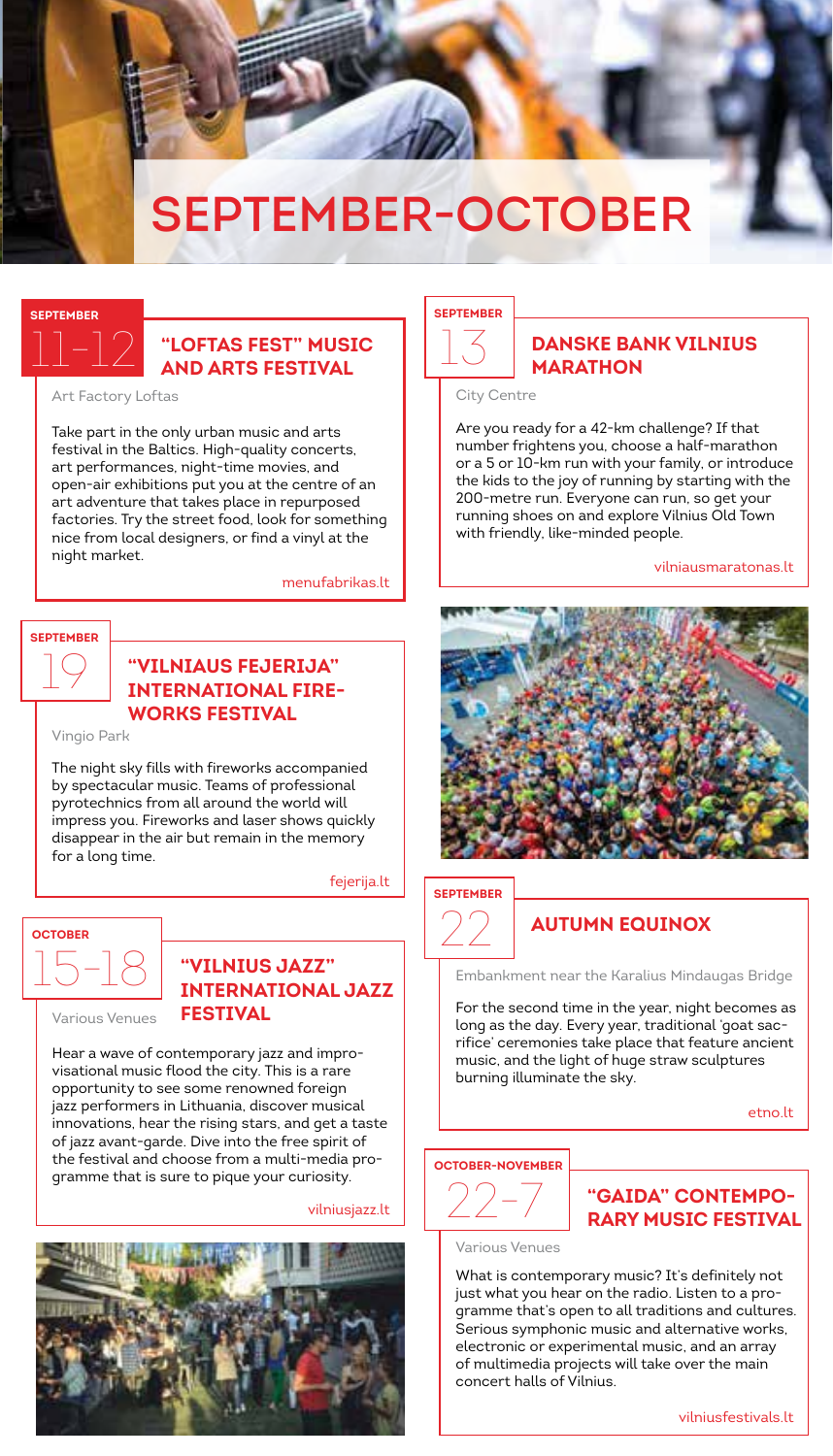# NOVEMBER-DECEMBER

#### **NOVEMBER**

#### **LITHUANIAN GASTRONOMY WEEK**

Various Venues

Bon appétit! Take a gourmet tour of Vilnius' restaurants and discover delicious new flavours. Special menus, tasting dinners and edible works of art by the city's top chefs will have your mouth watering in no time.

<sup>4</sup> Lietuvos gastronomijos savaitė

#### **NOVEMBED**

#### "VILNIUS MAMA JAZZ" **INTERNATIONAL JAZZ FESTIVAL**

Various Venues

Let's talk jazz! This festival is your guide to the<br>contemporary world of jazz. Check out the special jazz exhibitions, engage in conversations with performers and of course listen to lots of music The festival invites both world-renowned and Lithuanian jazz musicians to take over it stages. Eniov the special art programme and discover new talent while jazzing up your life a little.

#### vilniusmamajazz.lt



#### **DECEMBER**

#### **CHRISTOPHER CHRISTMAS FESTIVAL**

St Catherine's Church

The fascinating world of music invites you to immerse yourself in classical waltzes, dreamy nocturnes, fiery flamencos and energetic rock beats. Brighten up your winter evenings with music.

kristupofestivalis.lt

#### **NOVEMBER**

#### "SCANORAMA" FURO-**PEAN FILM FORUM**

Various Cinemas

A film feast so large choosing from the wideranging festival programme can be a difficult task. Classics, the latest releases, and the most uncomfortable truths are all here. Watch European cinema and see some of the continent's most acclaimed films. There's just one question - how will you see it all?

scanorama.lt





#### **CHRISTMAS IN VII NILIS**

Various Venues

What can be more beautiful than a Christmas fairy tale along the narrow streets of Vilnius Old Town? Enjoy the festive atmosphere and magical mood all month long. See one of the most impressive Christmas trees in Europe, get your gingerbread at a Christmas fair, enjoy the festive concerts, or ride everyone's favourite Christmas train. There's fun everywhere you look.

kaledossostineie.lt

#### **DECEMBER**

#### **FUROVATSTINĖ CHRISTMAS RUN**

City Centre

Christmas comes early for runners in Vilnius. Positive vibes, fun costumes and a great track along the streets of Vilnius - a real Christmas present. Thousands of runners will warm up the air at the 45th edition of the oldest running event in Vilnius. There is a choice of 3, 6 or 12km runs, and children can have a blast on the  $200$ -metre track